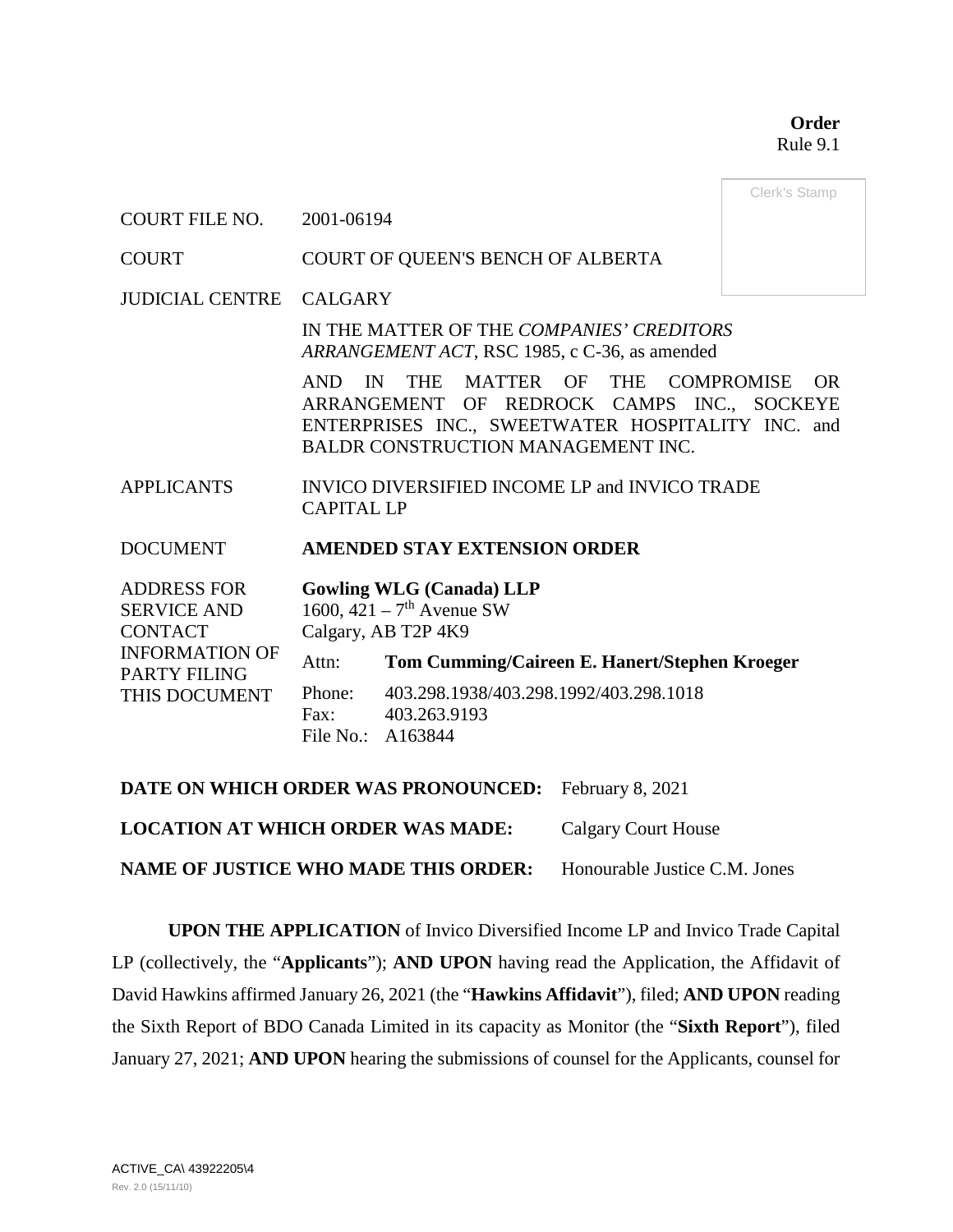the Monitor and those other parties present; **AND UPON** reviewing the Order extending the stay pronounced February 2, 2021 (the "**Original Order**"), **IT IS HEREBY ORDERED THAT:**

## **Stay Extension**

- 1. This Order amends and restates the Original Order.
- 2. The Stay Period referred to in paragraph 15 of the Amended and Restated Initial Order dated May 25, 2020 is extended until and including March 31, 2021.

## **Amendments to the Amended Financing Agreement**

- 3. The Applicants and Respondents may make such amendments as are necessary to the Amended Financing Agreement to extend the Termination Date, as defined in the Amended Financing Agreement, to March 31, 2021.
- 4. The Monitor is empowered to execute an agreement reflecting the necessary amendments to the Amended Financing Agreement set out in paragraph 3 on behalf of the Respondents.

## **General**

- 5. The service on Jonk Farms Ltd. of the Application of the Monitor for a Sale Approval and Vesting Order and Reverse Vesting Order and the Application of the Applicants for a Sanction Order, both filed January 27, 2021 (collectively, the "**Applications**") was deficient. This Order confirms the adjournment by the Honourable Justice Jones on February 2, 2021 of the Applications to 10:00 am on February 18, 2021 and 10:00 am on February 19, 2021 before the Honourable Justice Richard A. Neufeld.
- 6. Jonk Farms Ltd. shall be added to the Service List maintained by the Monitor and the Applicants in the within proceedings.
- 7. In the event that Alberta Environment and Parks (the "**AEP**") objects to the Applications, the AEP shall file and serve any application, supporting evidence by way of an Affidavit and any legal argument by February 11, 2021, and deliver its filed application, affidavit